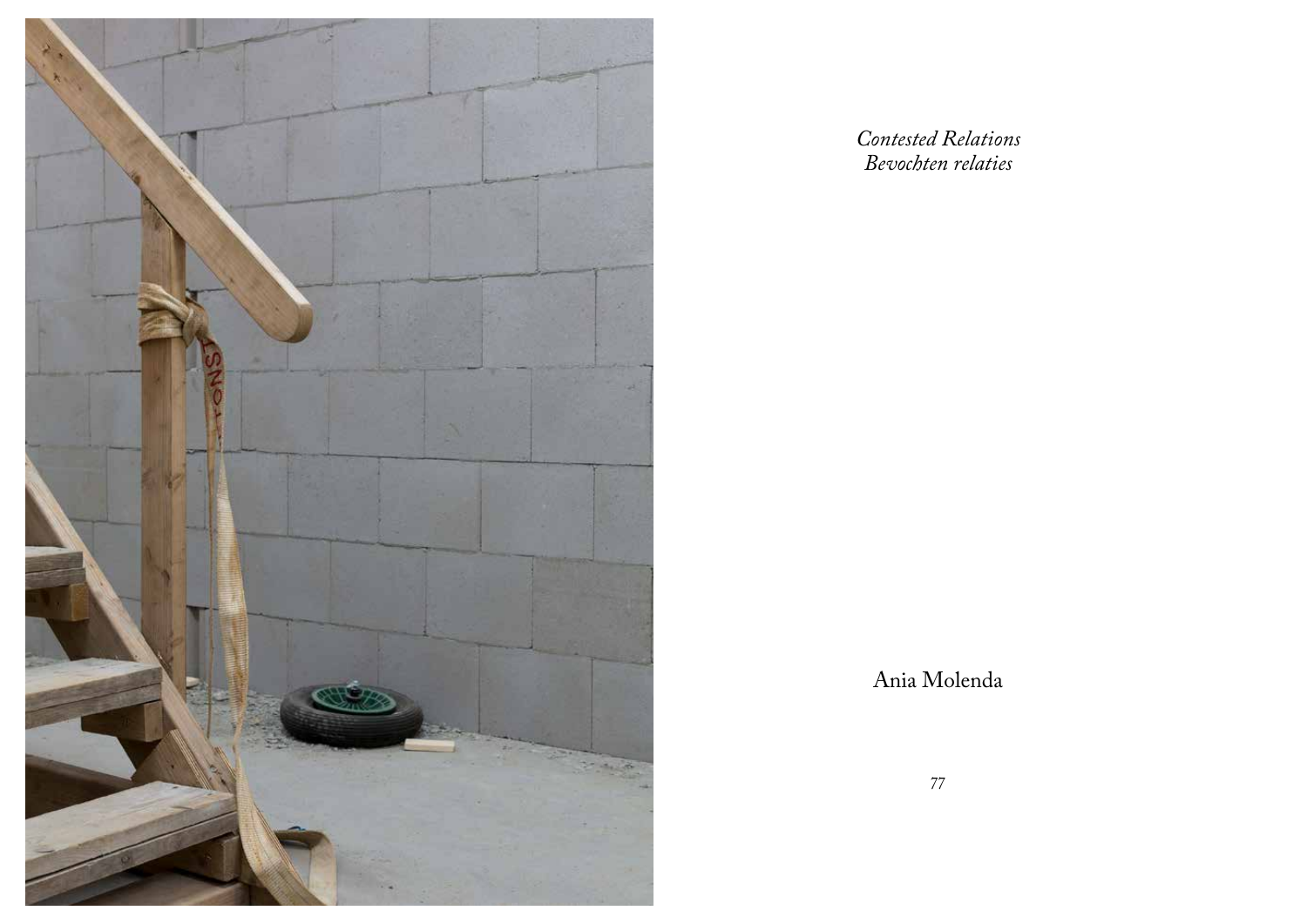(In response to the work of Augustas Serapinas)

ANIA MOLENDA

City space is contested terrain. Definitely in Amsterdam, where the average house price in 2019 was nearly half a million euros. In the center of Amsterdam that was just enough to buy a two-bedroom apartment of 60m<sup>2</sup> . But with its extraordinarily high prices, Amsterdam does not even make the top ten of the world's most expensive cities to buy property. That only demonstrates the extent to which house prices have risen over the last decade. Yet Amsterdam is one of the cities where real estate prices have increased the fastest since the 2008 housing crisis, making it one of the most desirable places to invest and one of the most difficult to afford to live in.<sup>1</sup> Despite its commercial success the city struggles to create enough space for its inhabitants. The demand for affordable housing is so high that the waiting time for a social apartment is currently over fifteen years with forty-four percent of applications marked with an urgency status.<sup>2</sup> As managers of such highly desirable assets, it is not surprising that cities today choose what kind of clientele they want to serve. Rotterdam, for instance, introduced a policy known as the Rotterdamwet that does not allow newcomers with a low income to register in specific sub-municipalities. The problem is, those parts of the city are the ones where affordable housing is available. It is clear that cities, in the Netherlands and beyond, are no longer places for everyone. They are places of wealth accumulation for those who already are well-off enough to invest there.

1 https://www.ubs.com/global/en/wealth-management/chief-investment-office/life-goals/ real-estate/2019/global-real-estate-bubble-index-2019.html

2 https://nos.nl/artikel/2244999-woningzoekenden-zonder-urgentieverklaring-vissen-steedsvaker-achter-het-net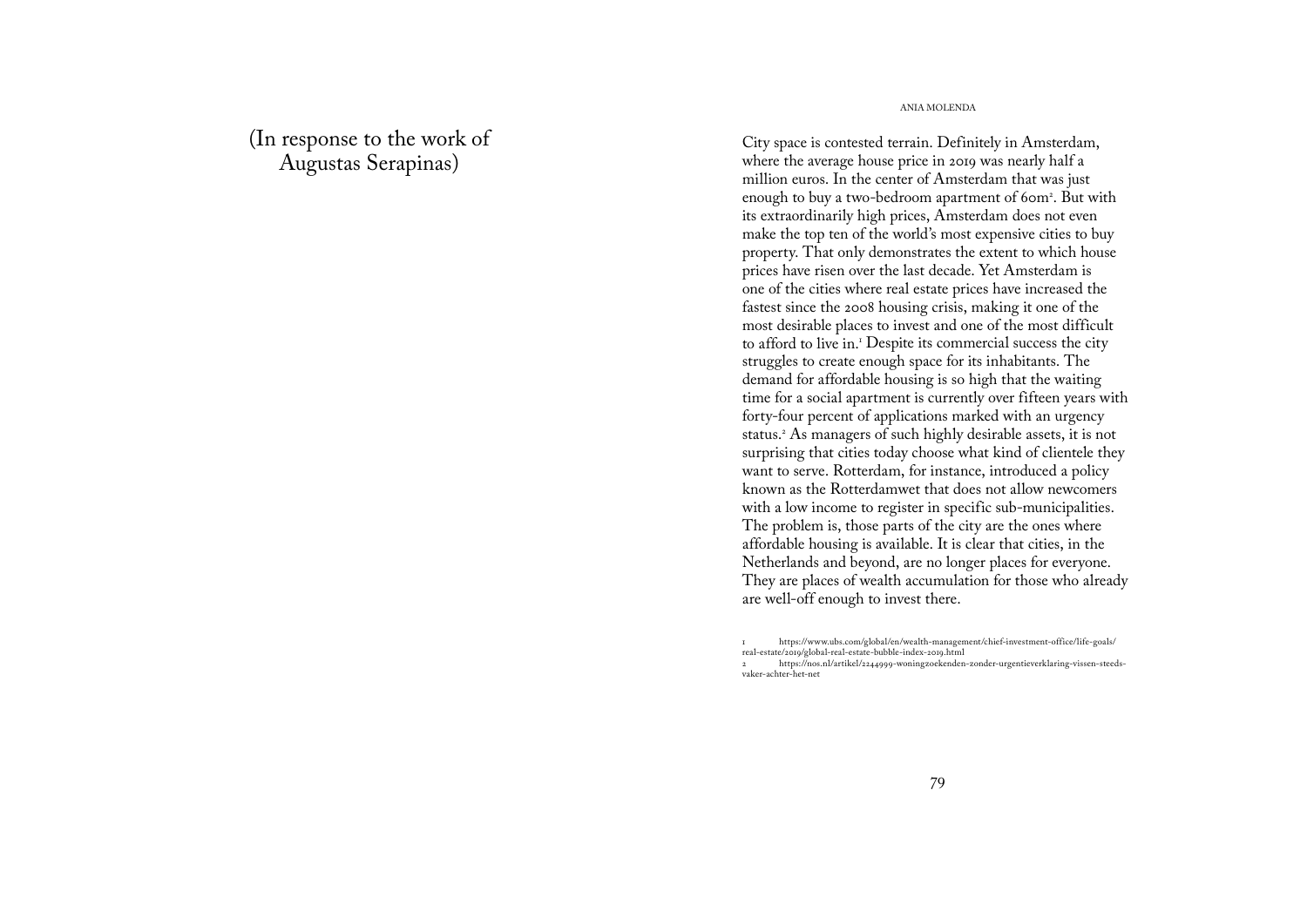# CONTESTED RELATIONS AND A RELATIONS AND A RELATIONS AND A RELATIONS AND A RELATIONS AND A RELATIONS AND A RELATIONS

As bricks have turned out to be a better investment than gold or stock exchange, cities have become financial machines and property ownership became an important way to generate revenue. This dynamic of capital extraction has become a defining element of today's urban areas and goes hand in hand with the increase of private and corporate ownership and the decrease of public ownership across the globe. In 2019 one in five homes in Amsterdam was sold to foreign investors who in turn would rent them to expats or transform them into Airbnbs. In her book *Expulsions*, sociologist Saskia Sassen argues that the rise of foreign investment in cities continues to have a strong influence on the disintegration of relationships within urban areas. When more and more places are owned by people who don't live there, there is no need to develop bonds and to care about the spaces that form neighbourhoods. Many cities are grappling with finding a balance between providing a space for living and for earning. Left with many properties that operate more like hotels than homes or simply remain empty, they face a dilemma to stand up either for their inhabitants or for capital.<sup>3</sup>

Until 2012 we rarely heard of the word gentrification. The term, coined by British sociologist Ruth Glass in the 1960s to describe changes she then observed in inner London, had not been widely used until a bit longer than a decade ago. Gentrification is a process that changes the character

of a neighbourhood by a controlled influx of more affluent residents and businesses. The nature of this change is of course rooted in the economic value of the spaces. It increases so much that whole areas become inaccessible to the original, usually working-class demographic, and results in the displacement of those communities. Just over the past few years, the real estate prices in Amsterdam soared by forty-five percent making it increasingly difficult for people with mid and low incomes to afford to live in the city and pushing them into the group of less-desirable residents. That is despite the fact that many in that group belong to the so-called 'crucial sectors' including healthcare and social workers.

As market value takes over, other social and spatial values are deemed to be obsolete. Unprofitability is unacceptable and spaces that are dormant or that simply cherish values other than the monetary one are considered useless. The market does not seem to be the best of urban planners, yet it is not clear who or what else should be able to 'conduct space' and determine how these relationships and values are formed. Can disciplines such as art and architecture play a role in stirring the debate on the tension between use and exchange value of space? Both art and architecture are deeply entangled with finance, yet they have both historically been advocating for the recognition of social rather than the economical ones. The question is, can they form alternatives strong enough to counter the contemporary distorted definition of value where a house is no longer a shelter but a business model, and where an empty city is an excellent money-making machine?

<sup>3</sup> In Amsterdam as of July 2020 buy-to-let has been curbed for newly built homes in order to regulate the uneven competition on the housing market. https://www.rodi.nl/regio/amsterdamnoord/180121/verplicht-zelf-wonen-in-nieuwbouw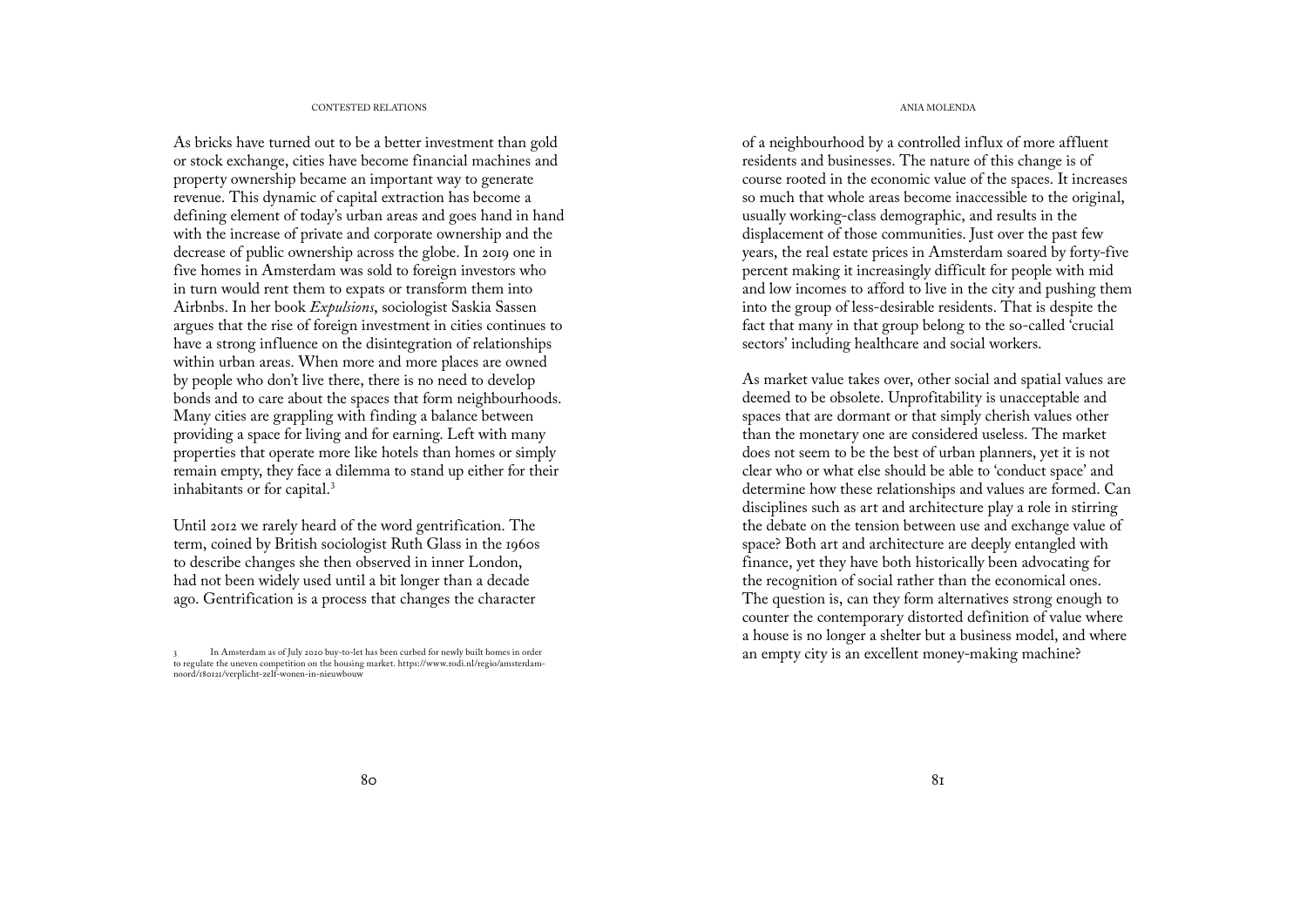# CONTESTED RELATIONS AND A RELATIONS AND A RELATIONS AND A RELATIONS AND A RELATIONS AND A RELATIONS AND A RELATIONS

Augustas Serapinas's *20 Apartments* opens up new relationships between the work's embeddedness into the site and its neighbours. In this case, the neighbour is a construction site next door from P/////AKT. This newly built development has been discussed as one of the possible triggers for changing relationships in the Zeeburgerpad, a street in Amsterdam Oost, which thus far resisted gentrification. Serapinas's mirroring or extending the building site into the gallery space lets us ponder the current relations between the space of the gallery and the space of construction. At the same time, the work lets us imagine ways in which the relationships in the area could develop. Will the current inhabitants of the street be able to maintain the social values of their neighbourhood or will they need to make space for a more profitable vision of the area? What if the expansion could be understood in reverse? Perhaps it is the extension of the gallery into the city or a merging of the two spaces? We don't really know which of those scenarios could potentially be true.

Serapinas, in his work, creates a relationship that might only last for a moment. Yet, it creates a temporality that exposes us to seemingly simple things we have not noticed before. It makes us discover that these things actually matter to us and helps us to turn our attention towards the places and people around us. It pushes us to imagine what occurs or could occur between them.

The fact that *20 Apartments* was built during the outbreak of the biggest pandemic we have seen in a century tells us something else about the changing nature of the currently

contested relationships. In the period when this installation was made many of us were confined in our domestic spaces. At the same time, others were working. Cleaning, caretaking, healing, teaching, transporting, informing were recognized as so-called 'crucial sectors'.<sup>4</sup>Even though construction workers were not on that list, it has been recognized that the construction industry plays a supporting role to those sectors and was also granted access to childcare during the lockdown.<sup>5</sup> This re-definition of what matters and what doesn't in a situation of the crisis has revealed how strongly the relationship between the social relevance of work and its monetary value has been distorted.

So, if social relations can help us rethink what's valuable, could it also be true for spatial relations? If the monetary value is already so detached from what it serves, why can we not remold it into a different form? After all, value is an imaginary construct that we can shape in whatever way we want.

In his *Poetics of Relation* Eduard Glissant advocated for developing a sensitivity to relations in a way that would render us unable to participate in non-relational imaginaries.<sup>6</sup> He wrote about a vision of the world that questions Western relations of domination and instead sketches a possibility of a world in which one agrees to be, with and among others.<sup>7</sup>

<sup>4</sup> https://www.government.nl/documents/publications/2020/12/15/childcare-for-children-ofpeople-working-in-crucial-sectors

<sup>5</sup> https://www.bouwendnederland.nl/actueel/nieuws/11390/is-de-bouw-infra-een-vitale-sector 6 Edouard Glissant in *Friends and Enemies: The Scribal Politics of Post/Colonial Literature (Postcolonialism Across the Disciplines LUP)*, 2008: 336–337.

<sup>7</sup> Edouard Glissant, *Poetics of Relation*, Ann Arbor: University of Michigan Press, 2010.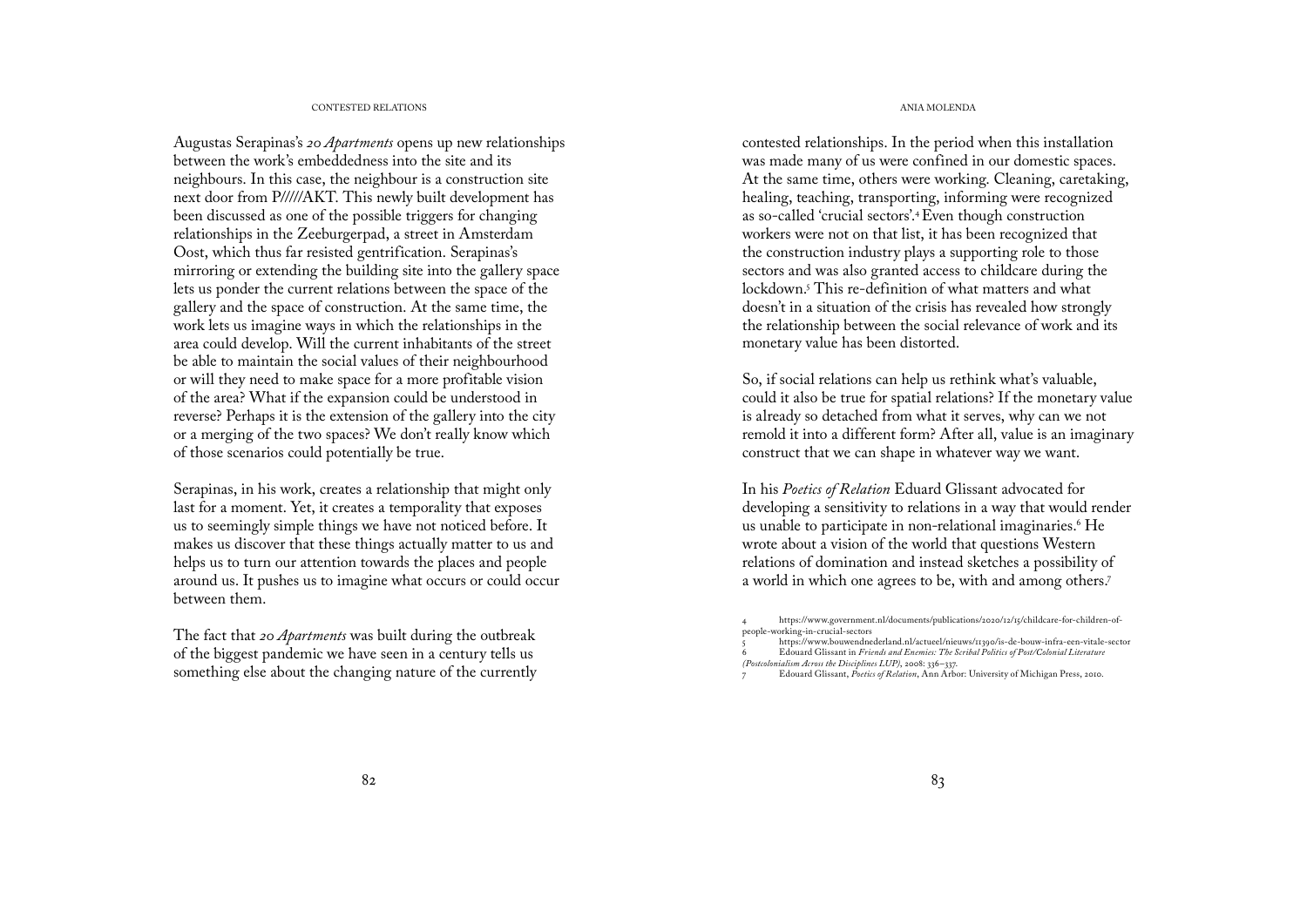For Glissant the primary exchange value was the ability to transfer knowledge from one space to another. Perhaps to find new forms of being together and other forms of valuation we need to become more attentive to what and who is around us. Develop a form of relational mindfulness and higher sensitivity to our surroundings simply by strolling around bricks and mortar.

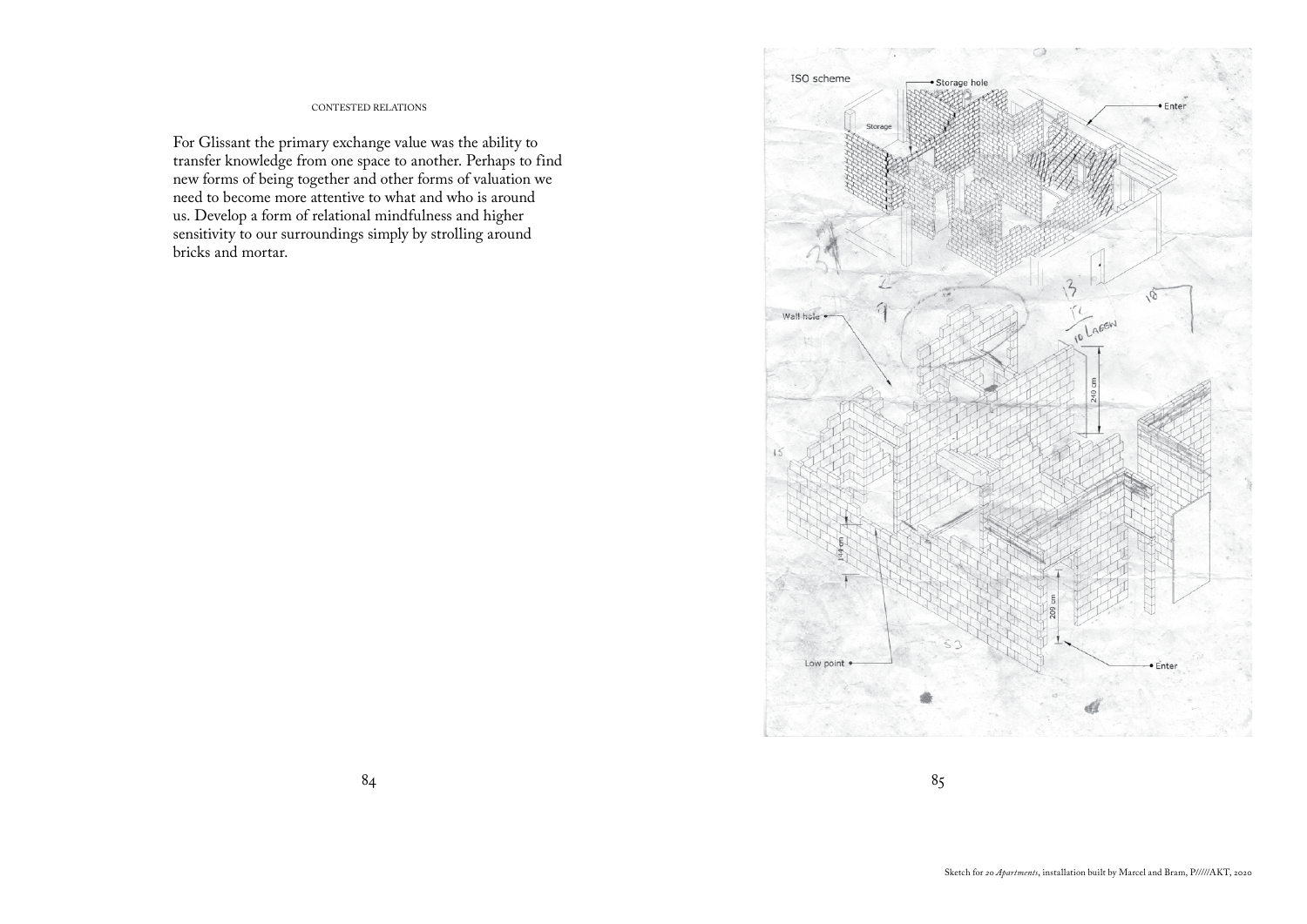# BEVOCHTEN RELATIES ANIA MOLENDA

In de stad is ruimte bevochten terrein. Zeker in Amsterdam, waar de prijs voor een woning in 2019 gemiddeld bijna een half miljoen euro bedroeg. In het centrum van de stad was dat net genoeg om een twee-kamerappartement van 60 m<sup>2</sup> te kopen. Maar zelfs met deze uitzonderlijk hoge prijzen haalt Amsterdam de top tien van de duurste steden om vastgoed te kopen niet, en dat alleen al is een indicatie van de mate waarin de huisprijzen het afgelopen decennium zijn gestegen. Amsterdam is alleen wel een van de steden waar die stijging sinds de woningcrisis van 2008 het snelst is gegaan, waarmee het een van de meest gewilde plaatsen is om in te investeren—en een van de moeilijkste om je een dak boven je hoofd te kunnen permitteren.<sup>1</sup> Ondanks dit commerciële succes kost het de stad behoorlijk wat moeite om genoeg ruimte voor haar bewoners te realiseren; de vraag naar betaalbare woningen is zo groot dat de wachttijd voor een sociale huurwoning momenteel meer dan vijftien jaar bedraagt en vierenveertig procent van de aanvragen een urgentiestatus heeft.<sup>2</sup> Het is dan ook geen wonder dat de managers van deze felbegeerde middelen tegenwoordig kiezen wat voor clientèle ze willen bedienen. Zo heeft Rotterdam bijvoorbeeld een beleid geïntroduceerd dat bekend staat als de Rotterdamwet, waarmee het nieuwkomers met een laag inkomen niet is toegestaan om zich in te schrijven in specifieke delen van de stad. Het probleem is dat het juist die delen van de stad de zijn

waar nog betaalbare ruimte beschikbaar is. Zoveel is duidelijk: steden, zowel binnen als buiten Nederland, zijn er niet langer voor iedereen. Het zijn plaatsen voor het vergaren van rijkdom voor hen die reeds rijk genoeg zijn om er te investeren.

Nu baksteen inmiddels een betere investering lijkt te zijn dan goud of aandelen, worden steden geldmachines met vastgoedeigendom als een belangrijke methode om winst te maken. Deze dynamiek van kapitaalextractie is bepalend voor de hedendaagse stedelijke gebieden en gaat hand in hand met een wereldwijde groei van privaat- en bedrijfseigendom en afname van publiekseigendom. In 2019 werd een op de vijf woningen verkocht aan buitenlandse investeerders, die deze op hun beurt verhuurden aan expats of transformeerden tot Airbnb's. Socioloog Saskia Sassen betoogt in haar boek *Uitstoting* dat de opkomst van buitenlandse investeerders een grote en voortdurende invloed betekent voor de desintegratie van relaties in stedelijke gebied. Als steeds meer plekken in bezit zijn van mensen die er zelf niet wonen is er geen aanleiding om verbinding te zoeken en zorg te dragen voor de ruimtes die een buurt vormen. Voor veel steden betekent het vinden van een balans tussen wonen en verdienen een groot dilemma; de grote hoeveelheid eigendom dat eerder als hotel functioneert dan als woning of gewoonweg leegstaat betekent dat er gekozen moet worden tussen bewoners en kapitaal.<sup>3</sup>

<sup>1</sup> https://www.ubs.com/global/en/wealth-management/chief-investment-office/life-goals/realestate/2019/global-real-estate-bubble-index-2019.html

<sup>2</sup> https://nos.nl/artikel/2244999-woningzoekenden-zonder-urgentieverklaring-vissen-steedsvaker-achter-het-net

<sup>3</sup> In Amsterdam is sinds juli 2020 de mogelijkheid tot kopen voor verhuur van nieuwbouwwoningen ingeperkt om de oneigenlijke concurrentie op de woningmarkt tegen te gaan. https://www.rodi.nl/regio/amsterdam-noord/180121/verplicht-zelf-wonen-in-nieuwbouw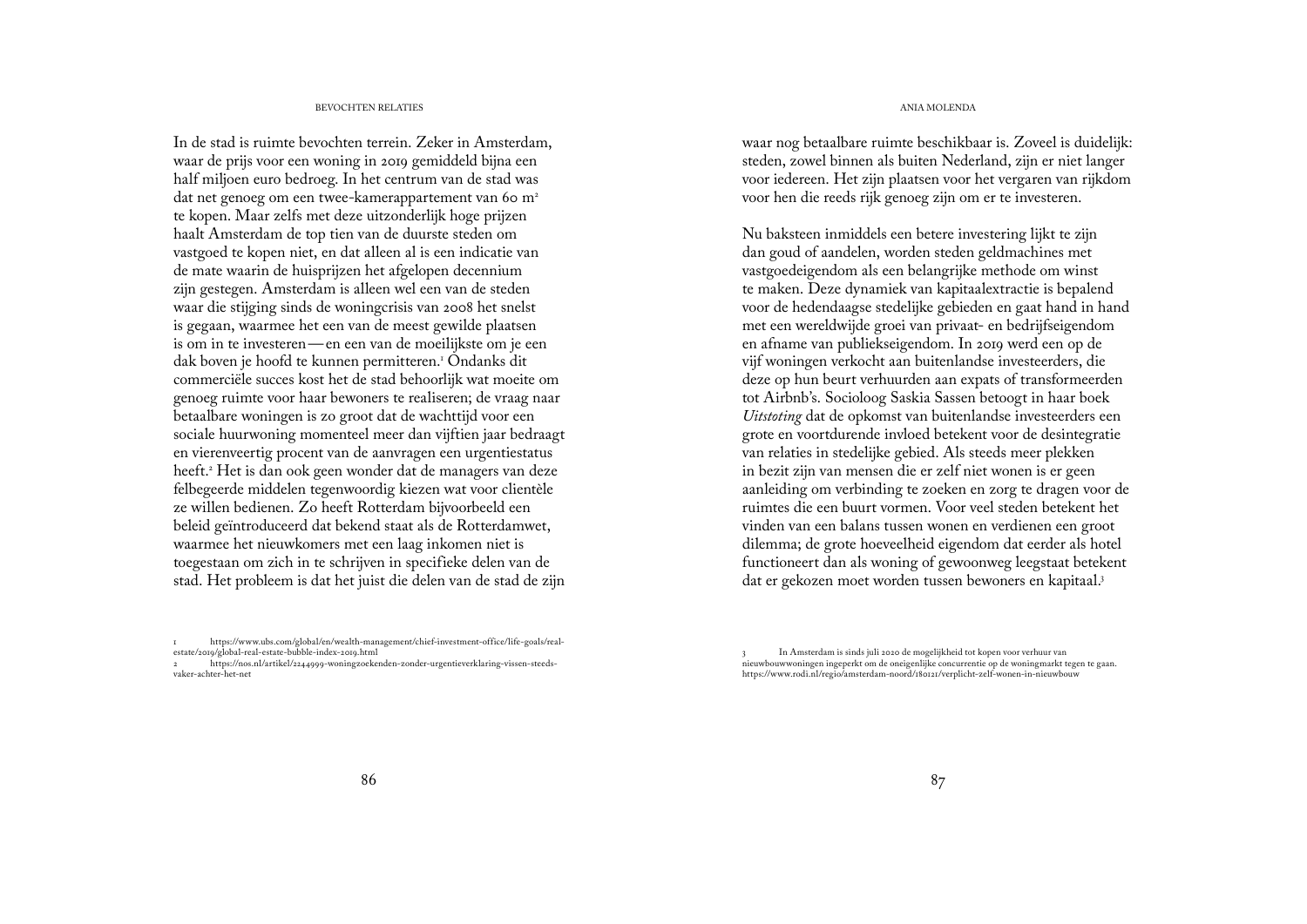# BEVOCHTEN RELATIES ANIA MOLENDA

Tot 2012 hoorden we zelden over het woord gentrificatie. De term, in de jaren '60 van de vorige eeuw bedacht door de Britse socioloog Ruth Glass om te beschrijven hoe ze centraal Londen zag veranderen, werd tot ruim tien jaar geleden nog niet veel gehanteerd. Gentrificatie is een proces waarbij het karakter van een buurt verandert door een gecontroleerde instroom van welvarender bewoners en bedrijven, en natuurlijk is de aard van deze verandering geworteld in de economische waarde van de ruimte. Het zet in zo'n grote mate door dat hele gebieden niet langer toegankelijk zijn voor de oorspronkelijke demografische samenstelling, arbeidersklasse veelal, en uiteindelijk resulteert in de verdringing van die gemeenschappen. Alleen al de laatste paar jaar zijn de vastgoedprijzen in Amsterdam met vijfenveertig procent gestegen en wordt het voor mensen met een modaal of laag inkomen—een groep minder wenselijke bewoners—steeds moeilijker om in de stad te blijven wonen. Dit ondanks het feit dat deze groep voor een groot deel bestaat uit de zogenaamde cruciale sectoren als zorg en sociaal werk.

Waar de marktwaarde het overneemt, raken andere sociale en ruimtelijke waarden achterhaald. Onrendabel is onwenselijk en stilstand, of het simpelweg hechten aan andere waarden dan de monetaire, wordt beschouwd als nutteloos. De markt blijkt niet de best denkbare stedenbouwkundige, maar het is niet duidelijk wie of wat in staat zou moeten zijn om de regie over de ruimte te krijgen en te bepalen hoe deze relaties en waarden tot stand komen. Kunnen disciplines als kunst en architectuur het debat over het spanningsveld tussen gebruik en ruilwaarde van ruimte aanjagen? Zowel kunst als

architectuur zijn nauw verweven met geld, maar verkiezen van oudsher sociale waarden boven economische. De vraag is of ze met alternatieven kunnen komen die sterk genoeg zijn om weerstand te bieden aan de huidige misvormde definitie van waarde waarbij een huis niet langer geldt als onderkomen maar als verdienmodel, en een lege stad de ideale geldmachine.

*20 Apartments* van Augustas Serapinas opent nieuwe relaties tussen de locatie waarin het werk is ingebed en haar buren, in dit geval een bouwplaats naast P/////AKT. Dit nieuwe ontwikkelproject werd ook wel gezien als een van de mogelijke aanjagers van veranderende relaties langs het Zeeburgerpad, een straat in Amsterdam Oost die de gentrificatie tot voor kort wist te weerstaan. Serapinas' spiegeling ofwel extensie van de bouwplaats in de expositieruimte nodigt uit om stil te staan bij de huidige relatie tussen de kunstruimte en de bouwruimte. Tegelijkertijd laat het werk ons een voorstelling maken van hoe de verbanden in het gebied zich kunnen ontwikkelen. Lukt het de huidige bewoners van de straat om de waarden van hun buurt vast te houden, of moeten ze plaats maken voor een meer winstgevende gebiedsvisie? Wat als we de extensie andersom bekijken? Is het misschien de kunstruimte die zich uitbreidt in de stad of een samensmelting van de twee ruimtes? We weten niet zeker welke van deze twee scenario's waar zou kunnen zijn.

Met zijn werk creëert Serapinas een relatie die mogelijk slechts een moment beslaat. Toch resulteert het in een vorm van tijdelijkheid dat ons blootstelt aan ogenschijnlijk eenvoudige